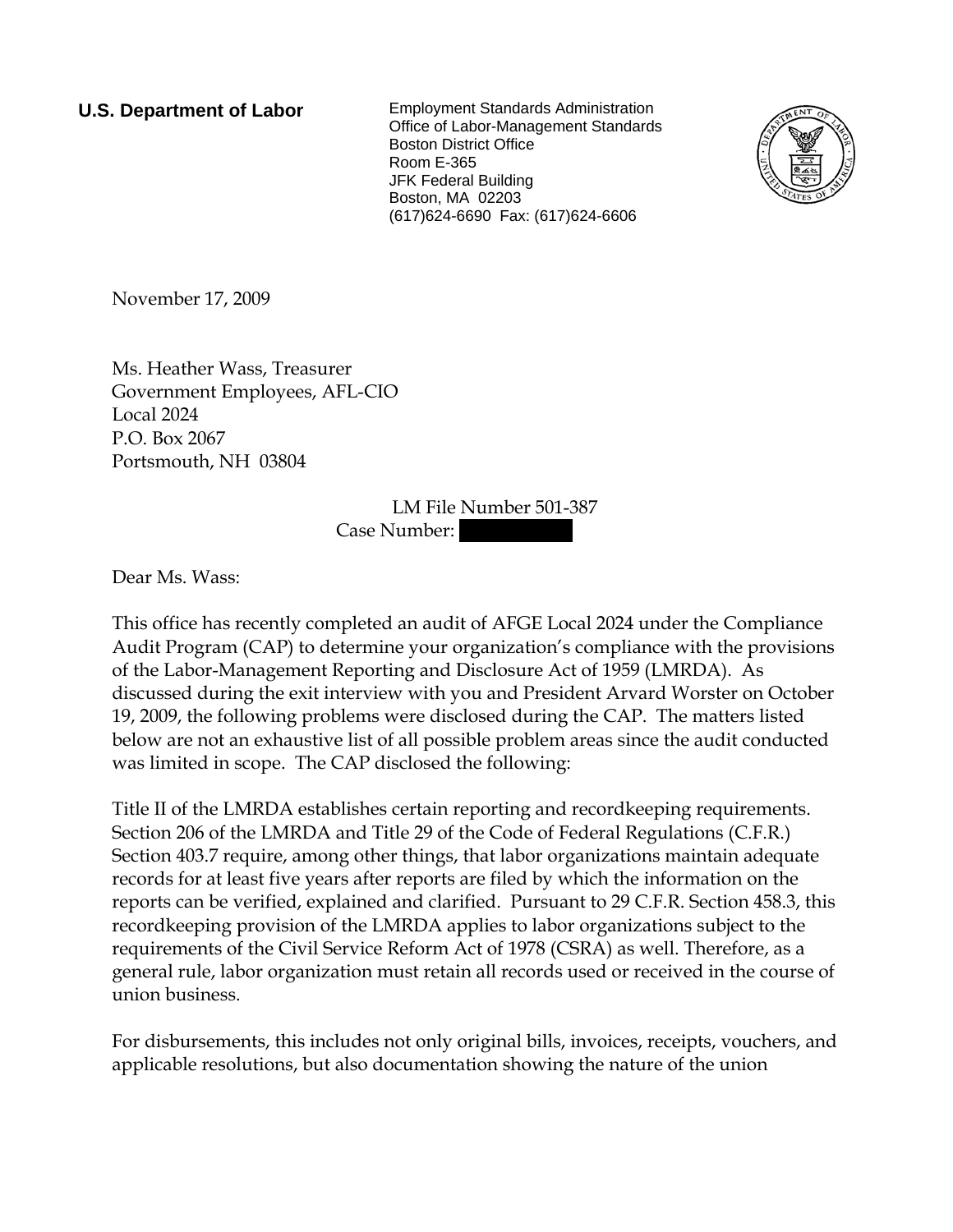Ms. Heather Wass November 17, 2009 Page 2 of 4

business requiring the disbursement, the goods or services received, and the identity of the recipient(s) of the goods or services. In most instances, this documentation requirement can be satisfied with a sufficiently descriptive expense receipt or invoice. If an expense receipt is not sufficiently descriptive, a union officer or employee should write a note on it providing the additional information. For money it receives, the labor organization must keep at least one record showing the date, amount, purpose, and source of that money. The labor organization must also retain bank records for all accounts.

The audit of Local 2024's 2008 records revealed the following recordkeeping violations:

1. General Reimbursed and Credit Card Expenses

Local 2024 did not retain adequate documentation for reimbursed expenses and credit card expenses incurred by union officers and employees totaling at least \$290. For example, several receipts were missing for purchases made at Moe's Italian Sandwiches or BJs Wholesale Club.

As previously noted above, labor organizations must retain original receipts, bills, and vouchers for all disbursements. The president and treasurer (or corresponding principal officers) of your union, who are required to sign your union's LM report, are responsible for properly maintaining union records.

2. Failure to Record Receipts

The union did not record in its receipts records some income received from quarterly membership luncheons. Union receipts records must include an adequate identification of all money the union receives. The records should show the date and amount received, and the source of the money.

3. Petty Cash Fund

Local 2024 did not retain adequate documentation for payments made from the union's petty cash fund totaling at least \$337. For instance, a running total of money in the fund should be maintained, as well as original receipts, bills, or other documentation to justify any expenditure from this fund.

Based on your assurance that Local 2024 will retain adequate documentation in the future, OLMS will take no further enforcement action at this time regarding the above violations.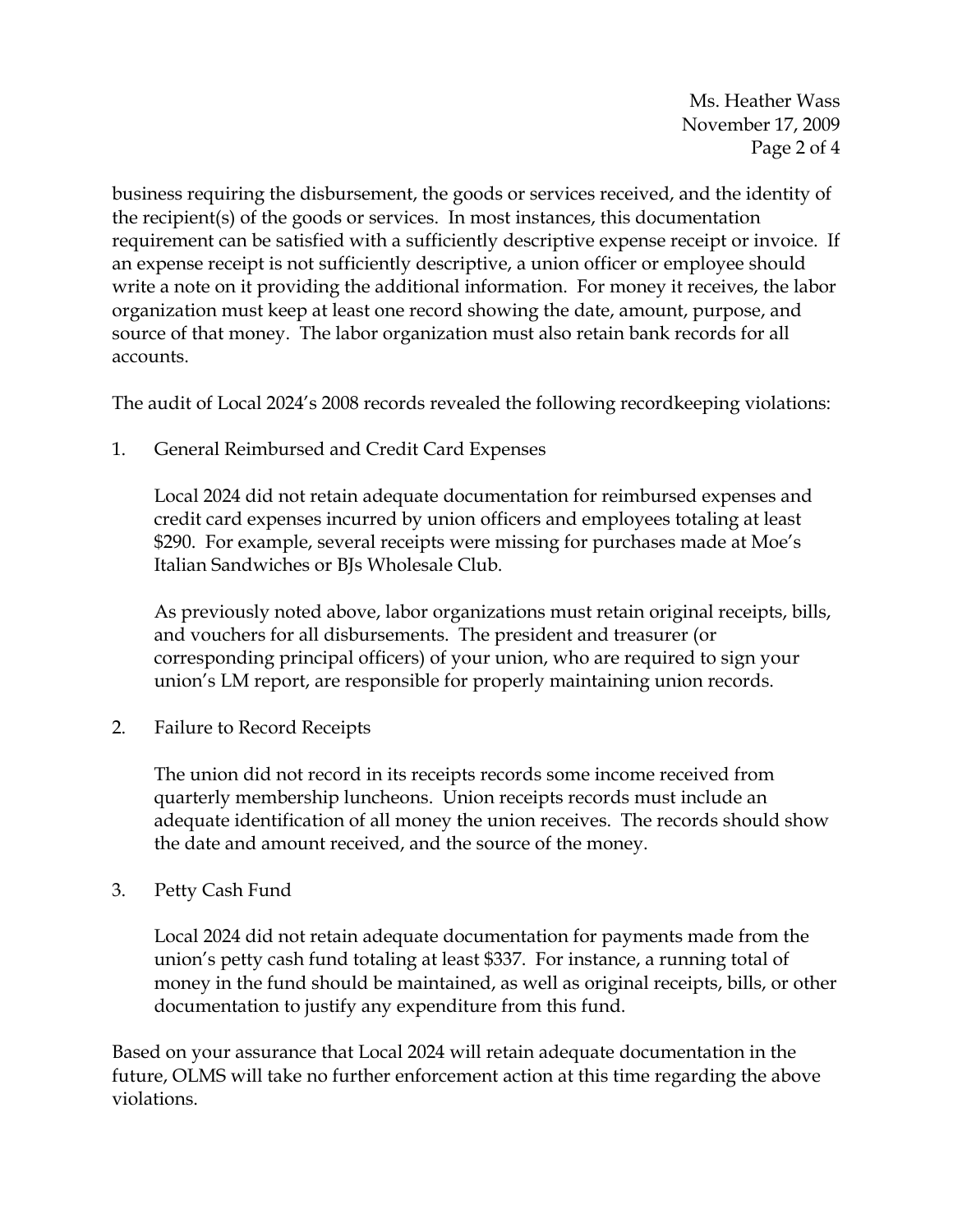Ms. Heather Wass November 17, 2009 Page 3 of 4

## Reporting Violations

Pursuant to 29 C.F.R., Section 458.3, the reporting requirement under 29 C.F.R. Section 403.2 (see Section 201(b) of the Labor-Management Reporting and Disclosure Act (LMRDA) is made applicable to labor organizations subject to the requirements of the CSRA. This provision requires labor organizations to file annual financial reports that accurately disclose their financial condition and operations. The audit disclosed a violation of this requirement. The Labor Organization Annual Report (Form LM-3) filed by Local 2024 for fiscal year ending December 31, 2009, was deficient in the following areas:

1. Disbursements to Officers

Local 2024 did not include some reimbursements to officers, totaling at least \$652, in the amounts reported Item 24 (All Officers and Disbursements to Officers). It appears the union erroneously reported these payments in Item 48 (Office  $\&$ Administrative Expenses) and Item 54 (Other Disbursements).

The union must report most direct disbursements to Local 2024 officers and some indirect disbursements made on behalf of its officers in Item 24. A "direct disbursement" to an officer is a payment made to an officer in the form of cash, property, goods, services, or other things of value. See the instructions for Item 24 for a discussion of certain direct disbursements to officers that do not have to be reported in Item 24. An "indirect disbursement" to an officer is a payment to another party (including a credit card company) for cash, property, goods, services, or other things of value received by or on behalf of an officer. However, indirect disbursements for temporary lodging (such as a union check issued to a hotel) or for transportation by a public carrier (such as an airline) for an officer traveling on union business should be reported in Item 48 (Office and Administrative Expense).

2. Failure to Report Other Receipts

Local 2024 failed to report some monies received at the membership luncheons in Item 43 (Other Receipts). All money received by the union must be entered in the union records and on the Form LM-3 as a receipt, even if the money is immediately dispersed to another party.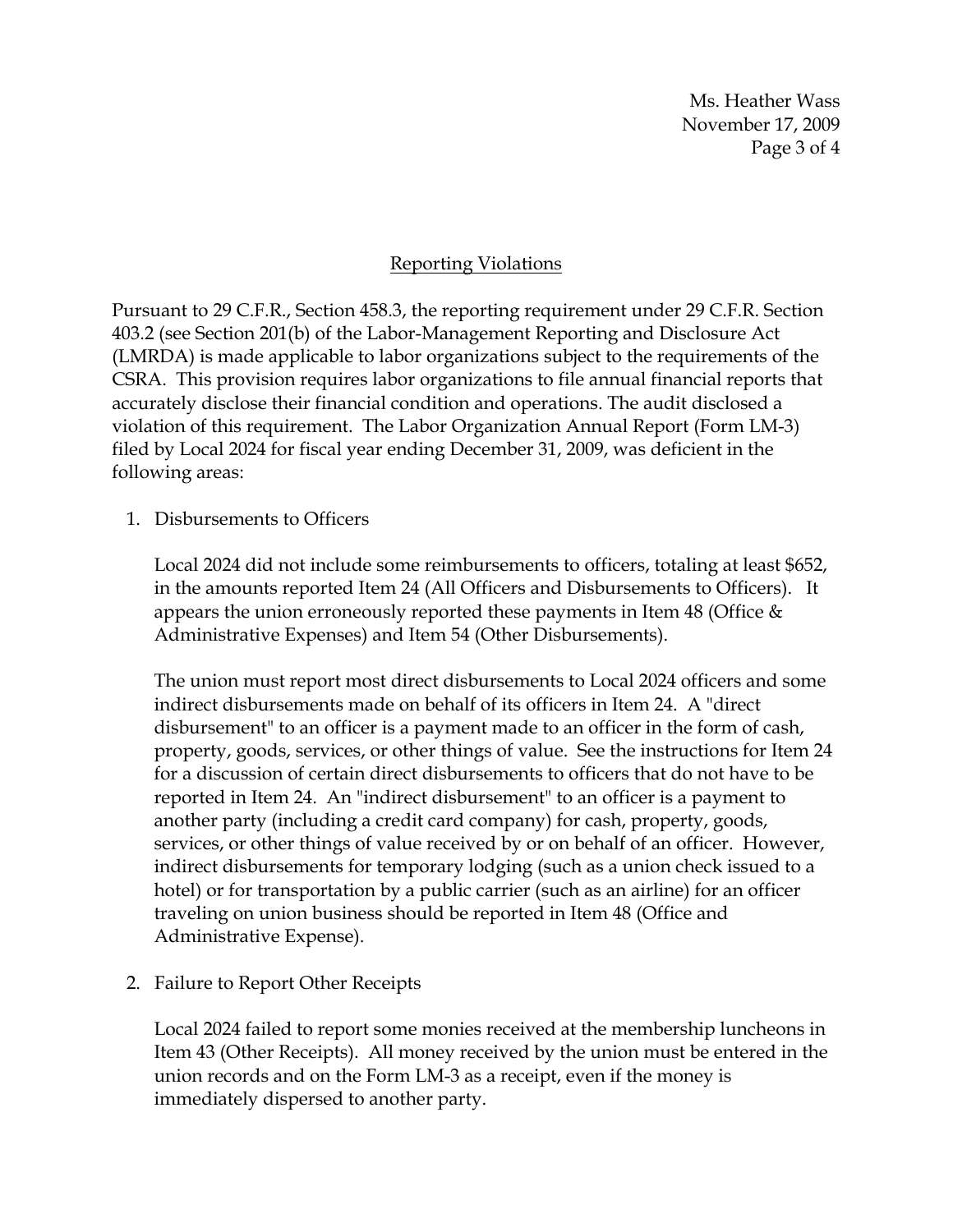Ms. Heather Wass November 17, 2009 Page 4 of 4

I am not requiring that Local 2024 file an amended LM report for 2008 to correct the deficient items, but Local 2024 has agreed to properly report the deficient items on all future reports it files with OLMS.

## Other Violations

The audit disclosed the following other violation:

Inadequate Bonding

Pursuant to 29 C.F.R. Section 458.35, officers and employees of any labor organization subject to the CSRA are required to be bonded in accordance with Section 502(a) of the LMRDA. This provision requires that union officers and employees be bonded for no less than 10% of the total funds those individuals or their predecessors handled during the preceding fiscal year. Officers and employees of Local 2024 are currently bonded for \$5,000; however, they must be bonded for at least \$5,700.

The audit revealed that Local 2024's officers and employees were not bonded for the minimum amount required at the time of the audit. However, the union obtained adequate bonding coverage and provided evidence of this to OLMS during the audit. As a result, OLMS will take no further enforcement action regarding this issue.

I want to extend my personal appreciation to AFGE Local 2024 for the cooperation and courtesy extended during this compliance audit. I strongly recommend that you make sure this letter and the compliance assistance materials provided to you are passed on to future officers. If we can provide any additional assistance, please do not hesitate to call.

Sincerely,

Investigator

|||||| |||||||

cc: Arvard Worster, President